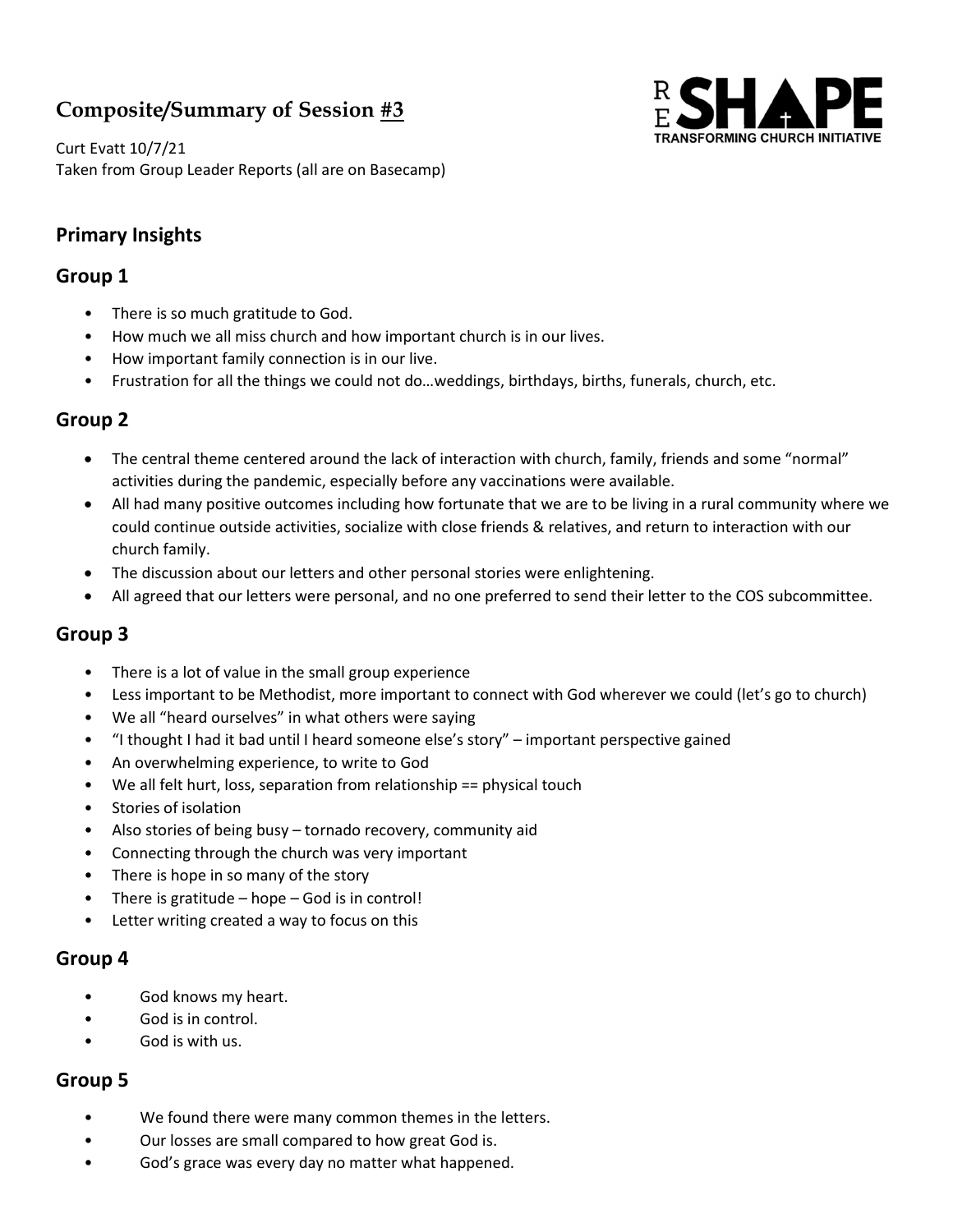- Volatile events have been so different for everyone.
- We have seen God's hand in incredible ways.
- Moving to virtual worship services and zoom small groups (Sunday School, circles, youth, parents) proved a good way to keep connected.
- The tornado and virus provided opportunities to care for others and give donations.
- Trustees did an incredible job getting the church grounds back plus more.
- Our losses were also gains.
- We all went through common valleys but yet they were very different.
- We all grew more spiritually while in the valleys.
- Looking back, it is amazing how adaptable we were to changing events.

#### Group 6

- Discussion about Church plans. What can be done? What can't be done?
- Covid isn't in the past.
- Worship services for major celebrations- all disciples together?
- The Heartbeat reading is sometimes overwhelming. Just need bullet points.
- Difficulty with Communion elements as it is now.

#### Group 7

- Hope is EVERYTHING!
- We have not all experienced the same uncertainties at the same level.
- We must accept and embrace everyone as Jesus has embraced us.
- Love is the foundation that will keep us together.
- Our relationships with other believers must be opened and maintained.
- We have been apart for too long.
- We are not alone! We have God and we have each other.
- We are all survivors! But the best is still to come.

## Group 8

#### No notes or recap

## Group 9

- The changes in church staff, specifically the youth and children's directors
- I have been sustained mainly by prayer, talking with my fellow St Mark Friends
- Besides the pandemic and the tornado the church member actions have been the cause of the majority of the disruptions
- I have been sustained by my faith and friends during the pandemic and that has greatly helped me when I was fearful
- Not being able to be with my children and grandchildren was a major concern- I was missing out on important time with my grandchildren
- I mainly stayed in touch with my friends and neighbors by telephone and text- That connection was a major cause for me being able to sustain my sanity during the pandemic.
- Isolation, question the future, fear (catching virus, or my grandchildren being ill.)
- I know that a return to worship is important and meaningful to my faith. However, this Pandemic has shown me that my connection to church through my UMW activities, the Caring Ministry, and my Sunday School Class are the people and activities I miss and are interested in resuming the most.
- We need to connect with other like-minded believers in formal and casual settings.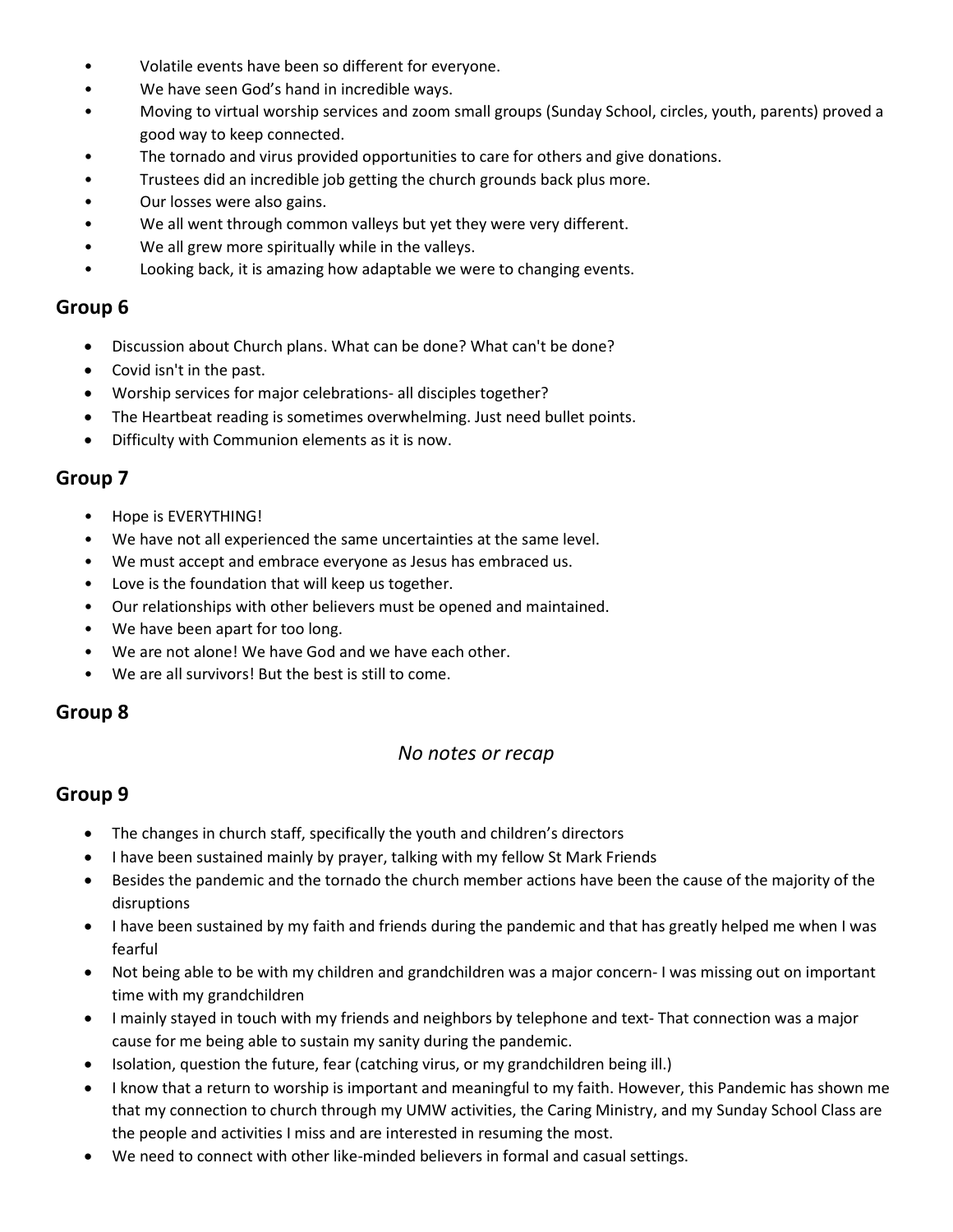- There will always be a need for us to minister to (in all ways) others- not necessarily those in our own faith circle.
- I will always need God in my daily life (Need my own way of connecting)
- Read over the 2 letters that were shared with everyone and realized I had many of the same feelings and concerns they did during our volatile time.
- Concern for the young people Really felt bad for students that were missing out on fun or memorable things, such as Proms and graduation, sports & clubs
- I have young grandchildren at a very impressionable age, I also had concerns for just how their thought process or emotions will be forever molded or changed

#### Group 10

- I liked that writing this letter helped me process the pandemic in a different way than I have been doing since it began
- I liked the equal emphasis on what has been lost and gained
- I liked that I had to think about the losses while knowing that I gained a lot as well
- Almost all of mine were about people and being together so writing this letter highlighted community and how important that is

#### **Staff**

- Others in the Group had experienced worse events than the pandemic, which actually helped them to navigate the pandemic better than some
- You always feel alone in your experience, but something about our faith reminds us that we are not alone. As believers, we should make space to lament and share with one another.
- Debriefing grief helps us to let go of negative things. It's good to hear others' perspectives. United Church of Canada Affirmation – We are NOT alone.
- It's good to see the balance of loss and gain it is healthy for us to see that a volatile event is not just loss.
- Amen!

## Additional Observations by Small Group Leader:

#### Group 1

It was evident that we all need church and our direction from God.

## Group 3

This exercise was very well received. Everyone took it to heart to be open and honest, and it was quite emotional in many cases.

Everybody in the group shared their feelings. Two people in our group did not write letters but shared comments about what they felt regarding the two questions (what have we lost/what have we gained). All of the group included the pandemic in their comments about our volatile events; several brought other events as well (tornado, political and social unrest, family losses during the past 18 months).

The group voiced that they are ready to get into the next phase of this process – namely, what it is we should be doing now for the church to move forward.

## Group 4

Participant said his letter to God was devoid of sympathy and empathy; "I am ashamed of not caring"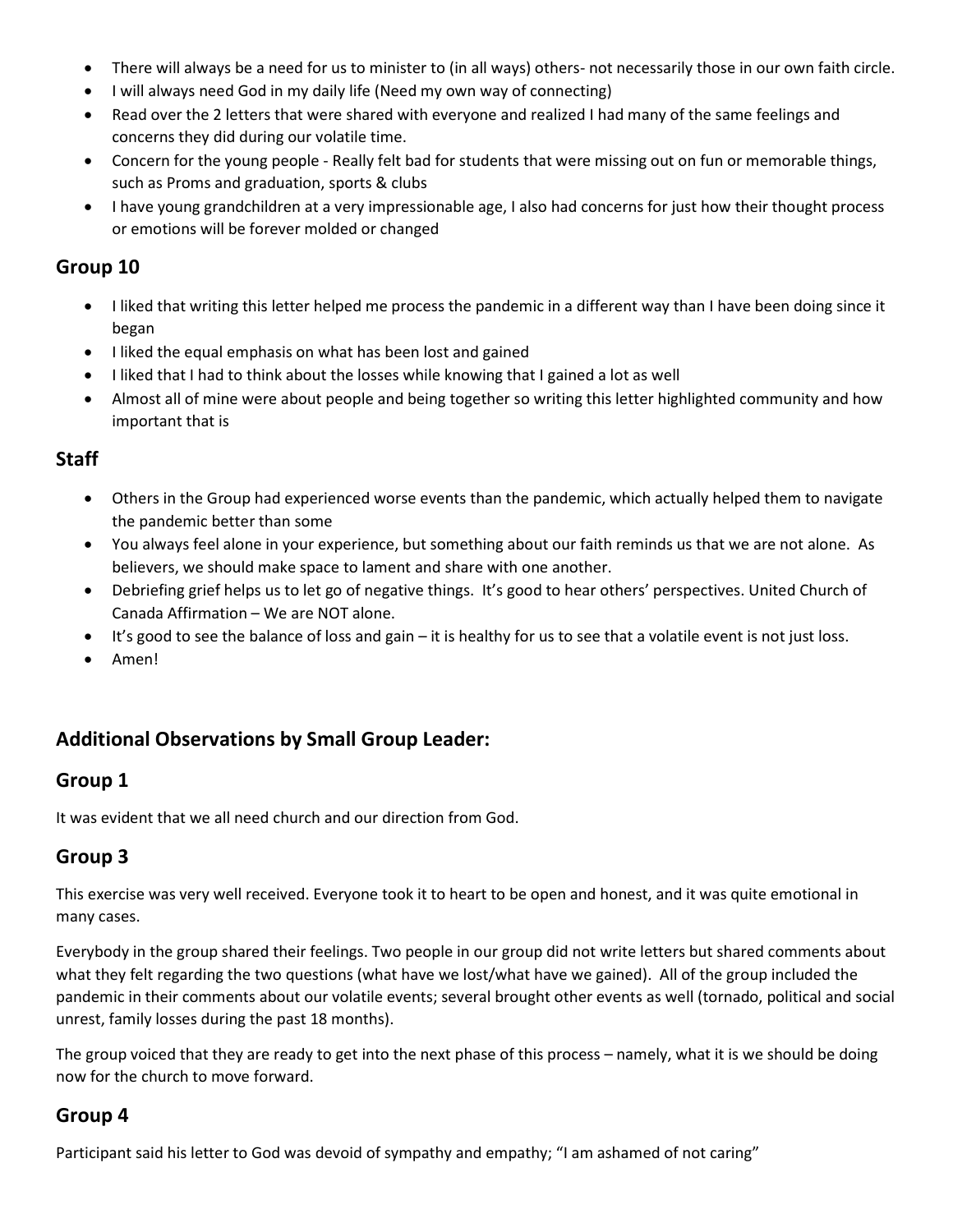Mission outreach is what drew us to St. Mark. Also, the warmth and caring, reaching out beyond the walls of the church.

St. Mark is still standing like the 3 little pigs, our house is built of bricks.

## Group 6

Only one member had letter to share. Most in the group converse with God on a daily basis anyway so letters seemed repetitive.

## Group 7

I was trained in CISM, crisis management, and incident debriefing during my last 12 years as a pastor while volunteering as a Chaplain for the State of Florida Emergency Response Team and for two County Sheriff's Offices. I have walked through many nasty valleys many times. Thus, I wasn't quite sure what to expect at our session…But oh, my goodness. From the first letter/psalm shared until the last, the pain, loss and grief expressed in that little room was intense.

We struggled through tears, choked back the lumps in our throats, and (knowing well the guidelines) could not get out of the room without offering hugs, pats, and prayers of assurance for each person. WOW! The need to express the hurt, and the parched thirst for authentic community touched us all. It was one of the most cathartic and genuine debriefing sessions I have ever witnessed. There's a lot going on in people's lives that we have not been able to see or connect with because of rules and distancing. And all of that came from faith-oriented, church members. What are people around us going through still? Where is their listening ear and where will they go to express the deep feelings still harbored within? I can only hope every group experienced a sampling of the gift given to us last night.

As you can see, the primary theme of the night was HOPE. Because of our faith and trust in God, we can HOPE in tomorrow. Through what they have just lived through, HOPE is no longer an abstract idea. It has become the driving force that animates a sense of newness in the land that appears to be nothing but shadows and endings. If it hasn't been selected yet, an Advent sermon series or church-wide study on "Jesus – the Hope of the World" could wonderfully expound on the full richness of mercy, grace and HOPE that we can find in life through the gift of Jesus.

## Group 9

#### Included comment (not sure where to disclose):

"I have been a member of this church for about 30 years. I don't mind my answers being shared but I prefer to remain anonymous to the whole group. I am participating in this group activity because I thought the church needs to know how its members feel and I didn't know it was optional!

Some of the ministers and the adjustments needed when there is a ministerial change. The ministry of David Surrett and the unchristian like way he and his family were treated. The majority of the congregation was not aware of these behaviors. I was very disturbed and considered leaving this church when it became public."

## Staff

The letters to God (attached) were very meaningful.

## Small Group Leader Needs or Questions:

## Group 7